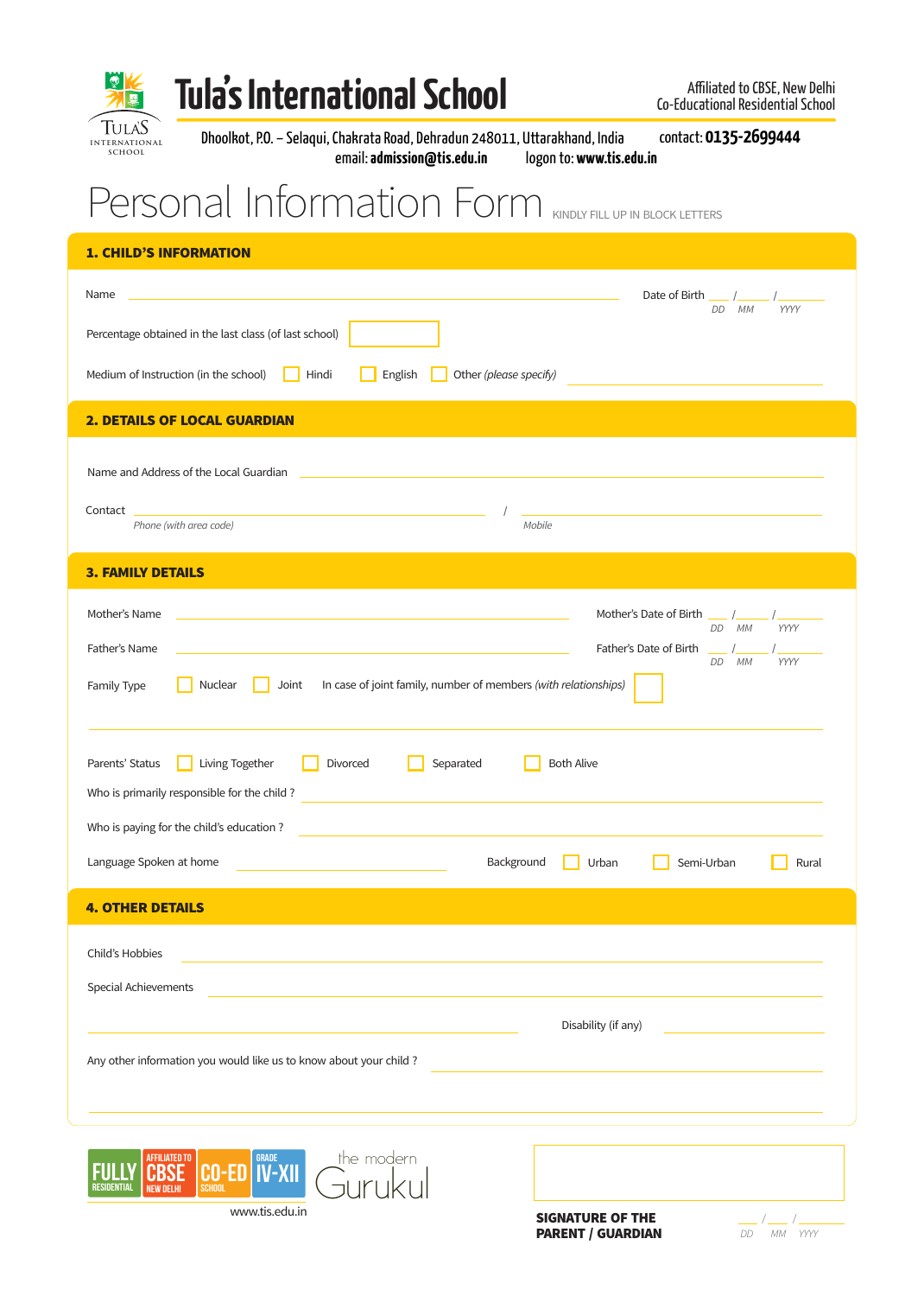| <b>4. PROFESSIONAL QUALIFICATIONS</b>                                                                               |                                     |                                    |                           |                      |                                  |  |                                          |  |
|---------------------------------------------------------------------------------------------------------------------|-------------------------------------|------------------------------------|---------------------------|----------------------|----------------------------------|--|------------------------------------------|--|
| S. No.                                                                                                              | Degree/ Course                      | College/ University                | Year of Passing           |                      | <b>Major Subjects</b>            |  | Score %                                  |  |
|                                                                                                                     |                                     |                                    |                           |                      |                                  |  |                                          |  |
|                                                                                                                     |                                     |                                    |                           |                      |                                  |  |                                          |  |
|                                                                                                                     |                                     |                                    |                           |                      |                                  |  |                                          |  |
|                                                                                                                     |                                     |                                    |                           |                      |                                  |  |                                          |  |
| <b>5. TEACHING EXPERIENCE</b>                                                                                       |                                     |                                    |                           |                      |                                  |  |                                          |  |
|                                                                                                                     | Total Working Experience (in Years) | Administration                     |                           | years                | <b>Teaching</b>                  |  | years                                    |  |
| Organization                                                                                                        |                                     | Classes & Subjects Taught          |                           | Period<br>of Service | <b>Additional Duties</b>         |  | Reason for Switching/<br>Leaving the Job |  |
|                                                                                                                     |                                     |                                    |                           |                      |                                  |  |                                          |  |
|                                                                                                                     |                                     |                                    |                           |                      |                                  |  |                                          |  |
|                                                                                                                     |                                     |                                    |                           |                      |                                  |  |                                          |  |
|                                                                                                                     |                                     |                                    |                           |                      |                                  |  |                                          |  |
|                                                                                                                     |                                     |                                    |                           |                      |                                  |  |                                          |  |
|                                                                                                                     |                                     |                                    |                           |                      |                                  |  |                                          |  |
| <b>6. TEACHING METHODOLOGY</b><br>Write any innovative teaching method/technique used by you in the classroom/field |                                     |                                    |                           |                      |                                  |  |                                          |  |
|                                                                                                                     |                                     |                                    |                           |                      |                                  |  |                                          |  |
|                                                                                                                     |                                     |                                    |                           |                      |                                  |  |                                          |  |
|                                                                                                                     |                                     |                                    |                           |                      |                                  |  |                                          |  |
|                                                                                                                     |                                     |                                    |                           |                      |                                  |  |                                          |  |
|                                                                                                                     |                                     |                                    |                           |                      |                                  |  |                                          |  |
| 7. REFERENCES with reference of a person residing in Dehradun                                                       |                                     |                                    |                           |                      |                                  |  |                                          |  |
| Name                                                                                                                |                                     | <b>Organization &amp; Position</b> | Relationship to Applicant |                      | Referee's Email ID & Contact No. |  | Time Since you know him/her              |  |
|                                                                                                                     |                                     |                                    |                           |                      |                                  |  |                                          |  |
|                                                                                                                     |                                     |                                    |                           |                      |                                  |  |                                          |  |
|                                                                                                                     |                                     |                                    |                           |                      |                                  |  |                                          |  |
|                                                                                                                     |                                     |                                    |                           |                      |                                  |  |                                          |  |